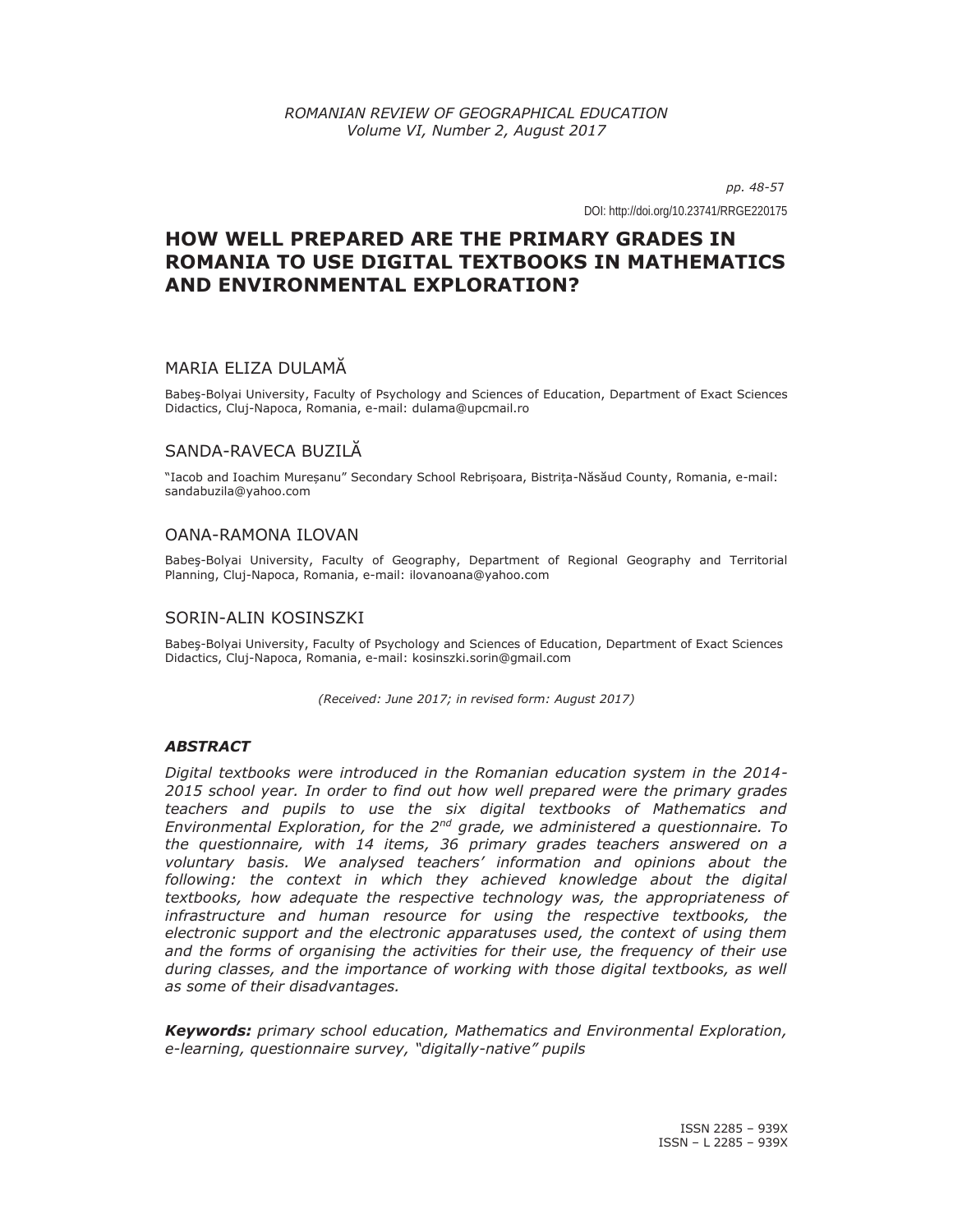#### **INTRODUCTION AND THEORETICAL APPROACH**

In the profile literature, the use of digital textbooks is supported by the multitude of digital devices through which learning resources can be accessed, by increasing the number of educational resources and their quality, free access, the existence of a generation of "digitally-native pupils", and some teachers with digital competences (ME, 2015).

In 2007, in South Korea, the "Digital Textbook" National Programme was launched, based on the virtual interactive book concept. As the experiment demonstrated a 30% increase in school progress by 2014, with the largest increase being for low-achieving pupils, the full transition of training at a national level, through digital textbooks, was predicted (Haq, 2011; ME, 2015, p. 7). In the Russian Federation, the traditional textbook is doubled in a mandatory way since 2015, by an "electronic form", without replacing it, and it is distributed on the virtual platform of the Ministry of Education from the Russian Federation (http://cm.ru/demo/) or of the publishers (ME, 2015, p. 7). Digital books were designed and implemented in other countries as well (Belarus, Ukraine, Lithuania, Estonia, Bulgaria, Turkey, Kazakhstan, etc.) (ME, 2015, p. 8).

In Romania, the first digital textbooks were used for the  $1<sup>st</sup>$  and  $2<sup>nd</sup>$ grades, in the 2014-2015 school year (Vlada, 2014). The printed and digital textbooks are posted on the Ministry of National Education on-line platform, The National Evaluation and Examination Center (https://www.manuale. edu.ro/).

In this paper, we analyse the primary school teachers' views of on human resource training and on the use of digital textbooks of *Mathematics and Environmental Exploration* (MEE), for the 2nd grade. The MEE subject was introduced into primary school after 2012, following the change in the curriculum (MECTS, 2012). On the basis of the school curriculum (MEN, 2013), printed books and digital editions were edited in Bucharest and approved by MEN were six textbooks designed for the  $2^{nd}$  grade at this subject (Bălan *et al.*, 2014; Bădescu and Radu, 2014; Dumitrescu *et al.*, 2014; Mihaescu *et al.*; 2014; Pacearcă and Mogos, 2014; Pitilă and Mihăilescu, 2014).

The Romanian profile literature focused, in particular, on the analysis of the school curriculum at MEE subject (Dulamă and Magdaş 2014), the design of learning activities (Dulamă, 2012a, Dulamă *et al.*, 2015), the evaluation of printed textbooks (Dulamă, 2009, 2012b), and there are few studies on digital handbooks (Manasia *et al.*, 2013, Vlada, 2014, Magdaş and Drîngu, 2016).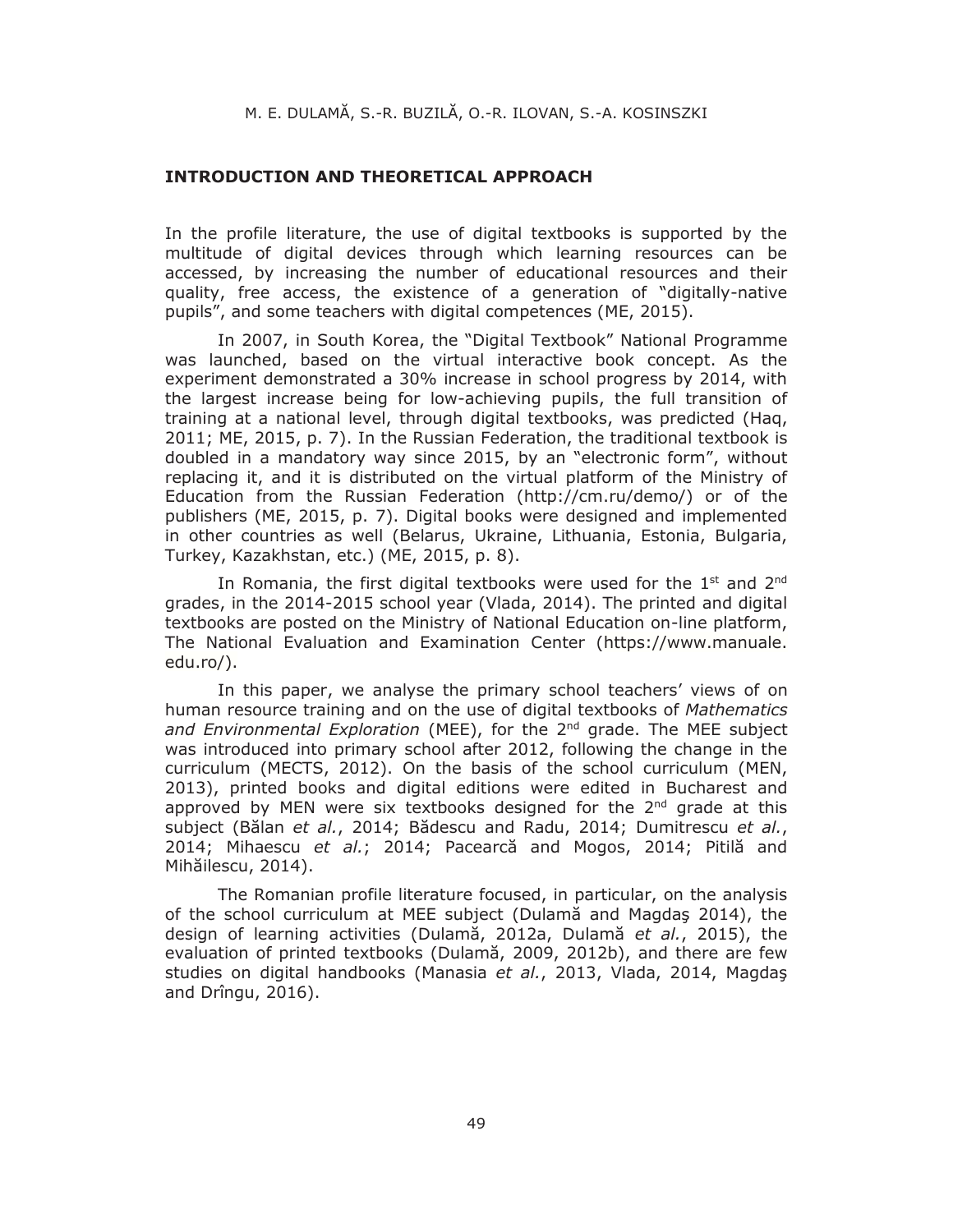#### **MATERIAL AND METHOD**

*Procedure, Data Collecting and Research Material*. In this research conducted in 2017, we collected the data using the questionnaire survey method. The questionnaire included eight multiple choice items, 14 items, out of which ten dual-choice items and four questions with a Likert scale of 1 to 5. Three items aimed at collecting data about teacher training for the use of digital textbooks, and 11 items on the use of MEE digital textbooks in the  $2<sup>nd</sup>$  grade. The Google Drive questionnaire was sent to the participants via e-mail and the Facebook social network. The collected data was processed statistically with the Excel spreadsheet editor. The research material is represented by the answers to the questionnaire.

*Participants.* 36 primary school teachers completed willingly and anonymously the questionnaire. 91.7% of teachers were female and 8.3% were male. 16.7% of teachers were under 30 years old, 47.2% were between 31 and 40 years old, 25% were between 41 and 50 years old, 11.1% were over 50 years old. 5.6% were graduates of the pedagogical highschool, 77.8% of the teachers had a Bachelor degree, 16.7% had a M.Sc. degree and 0% had a Ph.D.

8.3% of the teachers were debutants, 25% had the final degree, 13.9% had the second didactic degree, 52.8% had the first didactic degree. 19.4% had under 5 years experience in the education system, 11.1% had between 5 and 10 years, 36.1% had bewteen 11 and 20 years, and 33.3% had over 20 years of experience. 41.7% of teachers worked in institutions located in the urban area and 58.3% in rural ones. All teachers worked in state institutions.

Participants lived in the following counties: Bistriţa-Năsăud (14), Cluj (10), Harghita (1), Mureş (2), Sibiu (2), and Suceava (7). Even if the number of respondents is small and respondents do not come from all the counties of Romania, their professional experience (years of practice in education and the didactic degrees) ensures the credibility of their answers.

# **RESULTS AND DISCUSSIONS**

*Acquiring knowledge about how to use digital textbooks*. 91.6% of respondents learned how to use digital textbooks through exercise, using it, through experiential learning. 50% of teachers claimed they had learned how to use it resorting to existing internet content, although they were few. 44.4% of teachers were informed about the use of the digital textbook from the materials they had received from the publisher. The fact that 27.7% of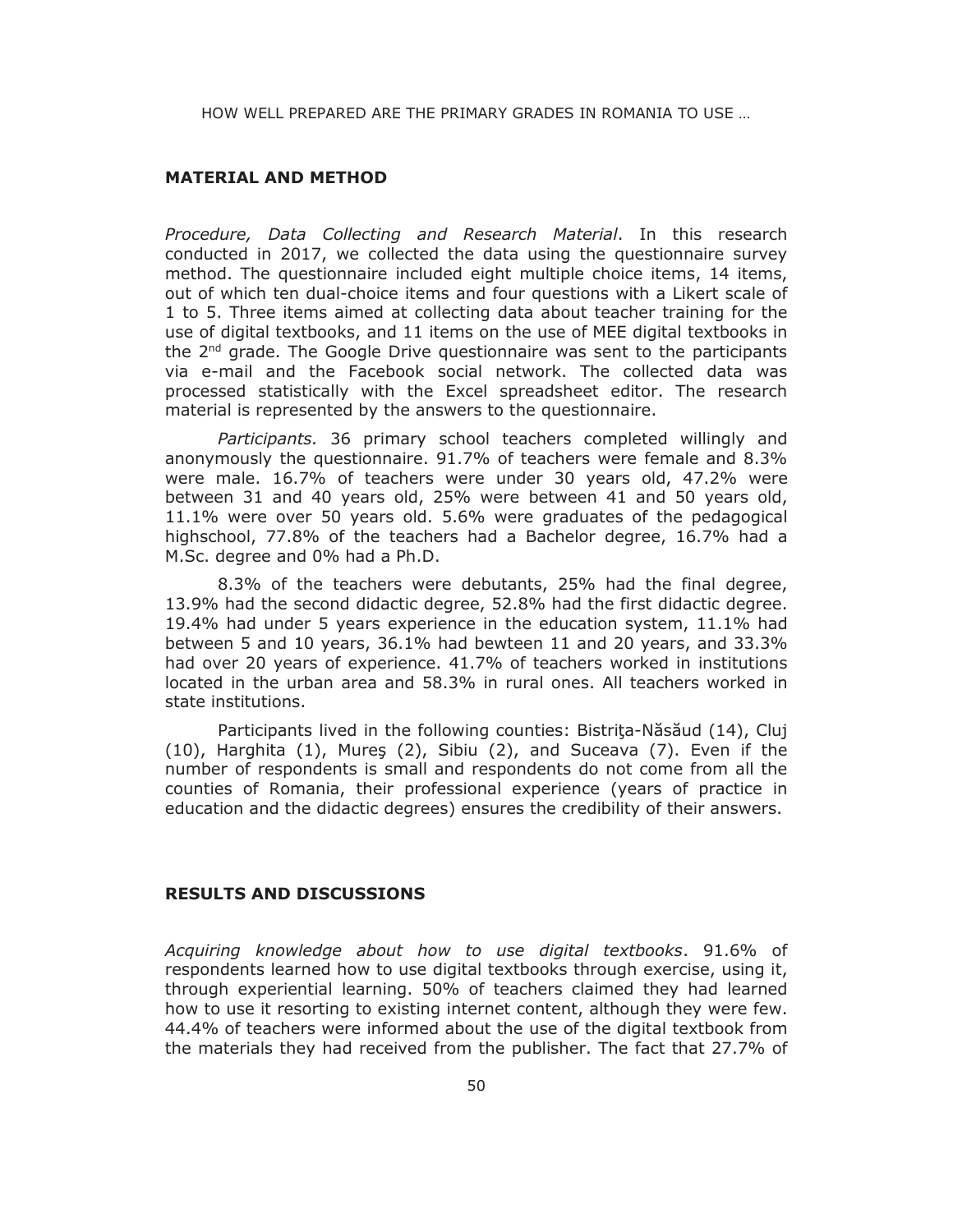teachers learned from a training course paid from their own resources indicated their interest in professional development. Few of the teachers learned to use these digital textbooks in formal contexts (Masters in Education Sciences - 19.4%, Bachelor in Primary and Pre-school Education - 13.8%, Free Vocational Training - 11.1 %), or using the support materials from the Ministry of National Education and Scientific Research (MENCS) (19.4%), from the County School Inspectorate (ISJ) (16.6%), from the methodical circle (5.5%), and from the Institute of Educational Sciences (IES) (2.7%), indicating some gaps and deficiencies in the education system from Romania.

*Adequacy of technology, infrastructure and human resource to the use of 2nd grade MEE textbooks.* Table 1 shows that, according to teachers' opinions, technology corresponds to a large extent to the use of MEE digital textbooks, both for pupils and teachers, and the situation is perceived paradoxically better in rural areas.

|                               | <b>Indicators</b>                                                        | Average |
|-------------------------------|--------------------------------------------------------------------------|---------|
| Technology and infrastructure | Technology in rural schools                                              | 3.83    |
|                               | Technology in urban schools                                              | 3.80    |
|                               | The technology available to primary school pupils in rural area          | 3.71    |
|                               | The technology available to primary school pupils in the urban<br>area   | 3.70    |
|                               | The technology available to primary school teachers in the<br>rural area | 3.69    |
|                               | The technology available to primary school teachers in the<br>urban area | 3.60    |
|                               | Infrastructure in the Romanian educational system                        | 3.16    |
| Human resource                | Primary school teachers' digital competence                              | 3.61    |
|                               | Primary school teachers' experience of the use of digital<br>textbooks   | 3.33    |
|                               | Primary school pupils' experience of using digital textbooks             | 3.30    |
|                               | Primary school pupils' digital competence                                | 2.97    |

**Table 1.** Adequacy of technology, infrastructure and human resource to the use of 2<sup>nd</sup> grade MEE textbooks

However, across the education system, infrastructure is perceived as less suitable for the use of digital textbooks. In terms of the competence and experience of teachers and pupils in the primary school cycle related to the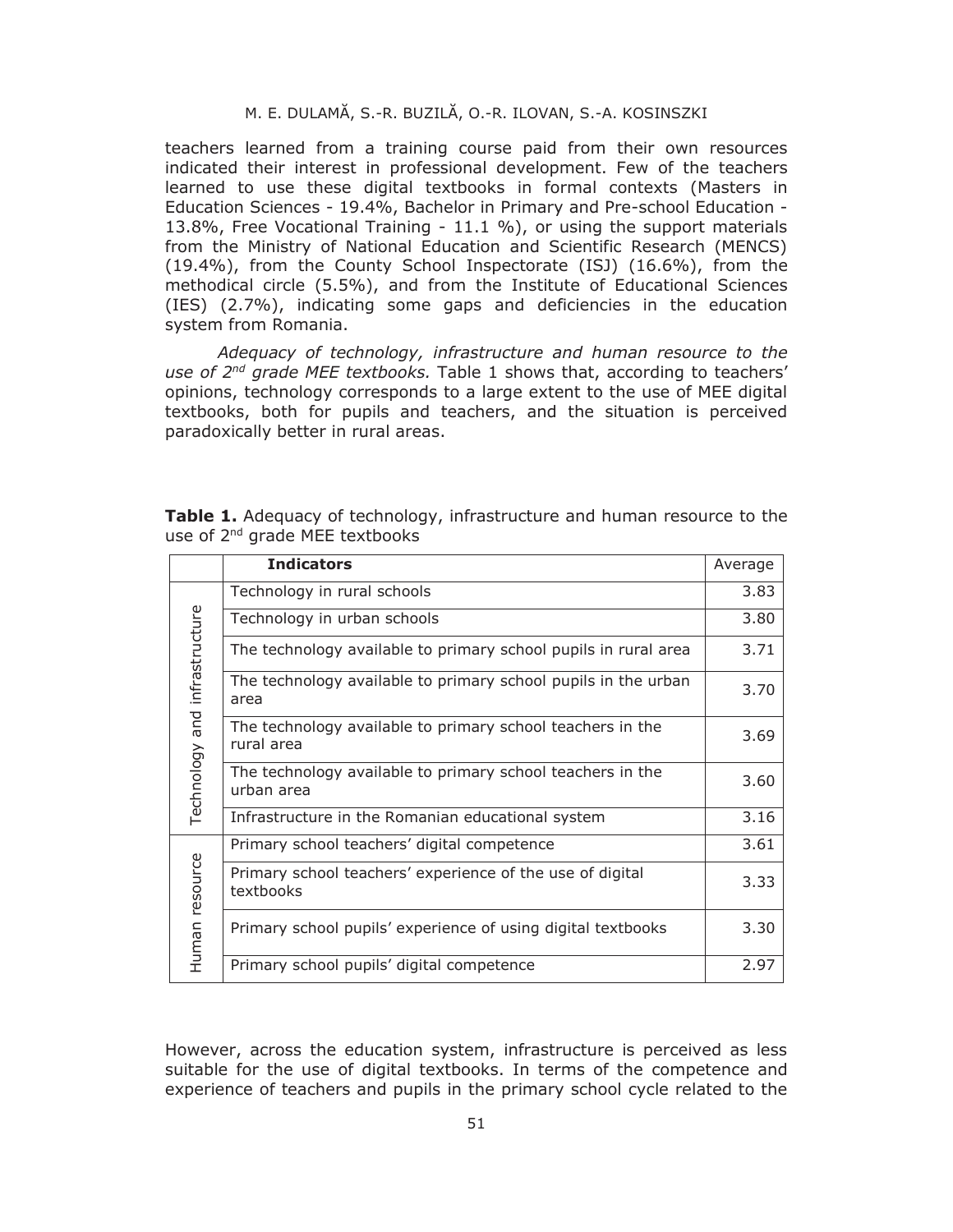use of digital textbooks, the averages are smaller than those related to technology. These results may be explained by the recent introduction of digital textbooks in schools and the fact that these years have been too little used by teachers and pupils, which is why they have not been able to gain the necessary experience to develop high level competences. We consider that, for the optimal use of digital textbooks in the primary school cycle, the necessary contexts for the use of digital textbooks should be created.

*The need to use the 2nd grade MEE digital textbooks.* Primary school teachers believe that the use of digital textbooks is most needed to adapt pupils to the digital age (average 3.66) and to the pupils' learning needs, called "digitally-native" (average – 3.50). Moreover, the use of digital textbooks, according to teachers' opinions, would also increase the efficiency of the didactic process (average 3.41), but without major implications in reducing the costs of the didactic process (average – 2.69).

*Teachers' analysis of the 2nd grade MEE digital textbooks.* 97.2% of respondents said they had analysed a  $2<sup>nd</sup>$  grade MEE digital textbook and only 66.60% of them said they had looked at several MEE digital textbooks, probably because they did not teach that class, after the introduction of those digital textbooks. 86.1% of the teachers analysed  $2<sup>nd</sup>$  grade digital textbooks for different subjects and 50% of the respondents analysed digital textbooks for different school subjects for different classes. Only 11.2% (4 teachers) analysed digital textbooks for various school subjects from other countries.

*Forms of use for 2nd grade MEE digital textbooks*. 88.8% of respondents said they had used the textbook together with the class of pupils they taught, 69.4% had used the textbook individually, 52.7% had used it with other teachers, and only 41.6% had used it with a pupil or his/her own child.

*Places where the 2nd grade MEE digital textbooks were used*. From the teachers' answers, it appeared that they had used those digital textbooks in different places: mostly in the classroom (88.8%) and at home (61.1%). The fact that 56.5% of the respondents used them in the PC lab demonstrates the poor access of the primary school classes in those spaces and the existence of somewhat favourable contexts for the use of teacherguided digital textbooks. 22.2% of the respondents used the digital textbook for continuous training, indicating either a poor offer of such courses or a poor participation of teachers in such courses. 22.2% of teachers used MEE digital textbooks in other contexts.

*The electronic support from which a 2nd grade MEE digital textbook was used.* 83.3% of the primary school teachers worked with the digital textbook using the CD received from a school pupil. More than half of them used the textbook by accessing the website of the Ministry of National Education and Scientific Research (https://www.manuale.edu.ro/) (55.5%) or used the CD received from a teacher at school (52.7%). So there were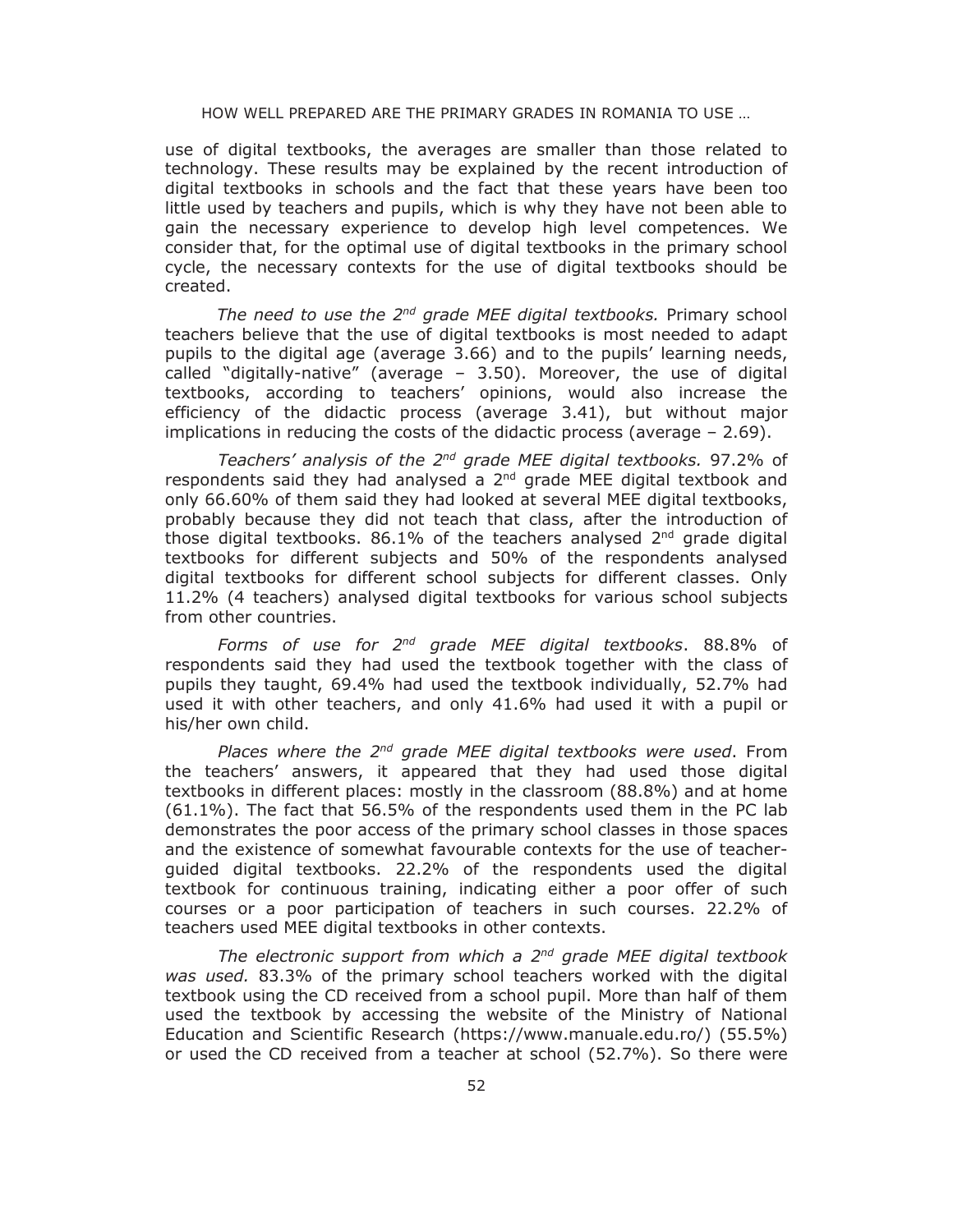teachers who had not used these digital textbooks yet. Only 10 teachers (27.7%) of those surveyed purchased the CD from their own resources and a teacher (2.8%) used the CD bought by a parent, probably because he or she did not receive CDs from official sources.

*The devices with which they used a 2nd grade MEE digital textbooks.* Most of the participants (86.1%) claim that they used the digital textbook on a desktop computer, and 83.3% of them used a laptop. A small percentage of teachers who used these digital textbooks on a tablet (11.1%), smartphone (5.5%) and on eBook Reader (2.7%), indicate that teachers do not own this devices (tablet, e-book Reader), or have not used them for this purpose, for various reasons (small screen or lack of internet access on smartphone).

*The percentage use for 2nd grade MEE digital textbooks.* The primary school teachers surveyed mostly used the digital textbook by visualizing it on a laptop or desktop computer (average 3.57) and using a video projector (average 3.29). The digital textbooks were rarely used by accessing them on each network computer (average 1.43) or by each pupil having a personal computer / tablet / e-book reader (average 1.18). We can deduce that primary school teachers use these textbooks predominantly by directly introducing them in front of the pupils (a stationary computer / laptop and a video projector) and not by using them individually by pupils with the help of some devices. This situation is due, in the first place, because many schools and many pupils do not have the technology needed for the optimal use of these textbooks.

*Studying the 2nd grade MEE digital textbooks published in 2014 by publishers from Bucharest.* Most of the teachers studied the digital textbook from Intuitex Publishing House (82.3%) and from CD PRESS (69.6%). The textbooks from the other publishing houses were studied by less than half of the respondents, the least studied being the one from Corint Publishing House (19.3%).

*The use of 2nd grade MEE digital textbooks by teachers with a pupil / their own child* (Table 2). Teachers had rarely used the digital textbook with a pupil or with their own child, and when they used it, they preferred the one from Intuitext Publishing House (62.5%) and the one from CD PRESS (54. 8%).

*Teachers' use of 2nd grade MEE digital textbooks together with pupils from their class* (Table 2). Most of the respondents (54.8%) used the digital MEE textbook from CD PRESS and 46.8% used the one from Intuitext Publishing House. The other MEE digital textbooks were used together with classes of pupils by under 10% of the teachers.

*Using the MEE digital and printed textbooks (Table 3)*. 90.9% of the respondent teachers prefered to use the  $2<sup>nd</sup>$  grade MEE digital textbooks in parallel to those printed, and 74.1% of them considered that the introduction of the digital textbook should have been done gradually (this actually happened in Romania, because each year digital textbooks were introduced to another class). Only 16.1% of the respondents would have completely abandoned the use of digital textbooks, preferring only the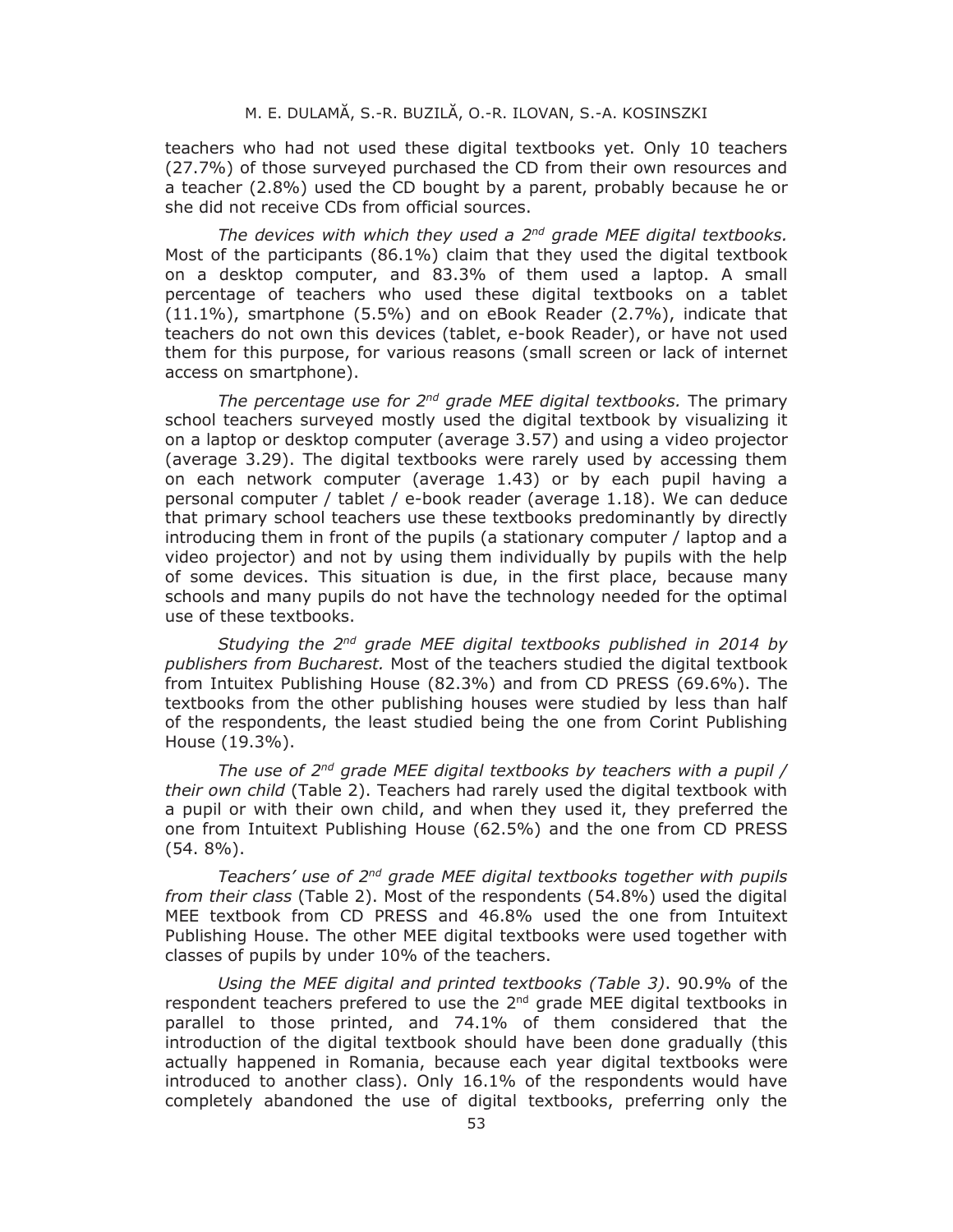printed ones, but none of the respondents would have given up the printed textbooks. 75.7% of the respondents believed that it was best to use a single good quality  $2<sup>nd</sup>$  grade MEE digital textbook, which was an opinion similar to ours, and only very few (16.6%) prefered to use more MEE textbooks, of various quality.

**Table 2.** Studying and using the 2014 edition of MEE digital textbooks by teachers with a pupil, with their own child and with the pupils in their class

| <b>Textbooks</b>              | Studied by the<br>teacher $(% )$ | Using it with a<br>pupil / their<br>own child (%) | Using it with the<br>pupils in their<br>class $(% )$ |
|-------------------------------|----------------------------------|---------------------------------------------------|------------------------------------------------------|
| Intuitext                     | 82.3                             | 62.5                                              | 46.8                                                 |
| <b>CD PRESS</b>               | 69.6                             | 54.8                                              | 54.8                                                 |
| <b>ART</b>                    | 44.4                             | 30.0                                              | 10.3                                                 |
| Aramis                        | 41.9                             | 17.2                                              | 7.40                                                 |
| Corint                        | 19.3                             | 10.3                                              | 3.70                                                 |
| Didactica<br>Publishing House | 36.5                             | 7.10                                              | 3.70                                                 |

**Table 3.** Use of the MEE digital and printed textbooks

| <b>Indicators</b>                                                  | Percentage (%) |
|--------------------------------------------------------------------|----------------|
| Using the digital textbooks in parallel with the printed ones      | 90.9           |
| A single good quality $2^{nd}$ grade MEE textbook                  | 75.7           |
| Gradual introduction of digital textbooks to the primary<br>school | 74.1           |
| Several 2 <sup>nd</sup> grade MEE textbooks, of various quality    | 16.6           |
| Completely give up digital textbooks                               | 16.1           |
| Completely give up printed textbooks                               | n nr           |

*The drawbacks of the 2nd grade digital MEE textbook*. According to the respondents' view, the MEE digital textbooks, and perhaps for other subjects as well, have some drawbacks. The fact that the design of the textbooks differs from one publisher to another was considered to be the biggest drawback (average 3.11), probably because it caused some difficulties in using them, especially if pupils and teachers worked on various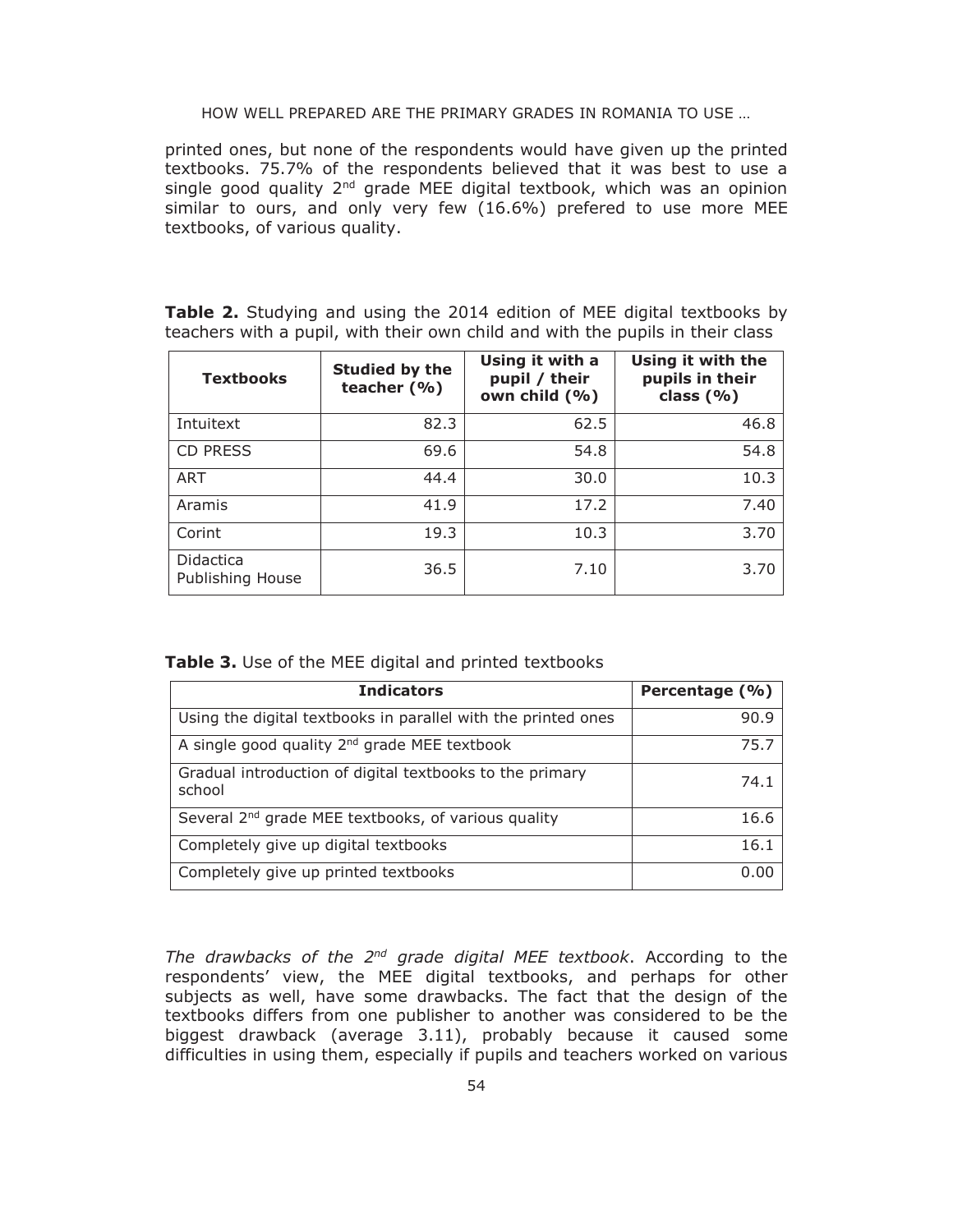subjects with textbooks from multiple publishers. They also found disadvantageous the fact that the icons differed from one textbook / publisher to another (average 2.97) and that the navigation mode differed from one textbook / publisher to another (average 2.68). Our suggestion is to create a legend of icons to be used by all publishers, for all the textbooks, and to harmonise navigation systems with school textbooks to facilitate using them.

### **CONCLUSIONS**

At the end of this study, we have reached some conclusions regarding the preparation of the primary education in Romania for the use of MEE digital textbooks. Most teachers analysed a MEE digital textbook, the most studied and used being the ones from Intuitex and CD PRESS.

The teachers and students were less prepared to use their digital textbooks, especially because they learned how to use them by exercising, in class and at home, on a desktop computer or a laptop, using the CD received by pupils at school.

The use of digital textbooks was considered necessary. However, this would not reduce the costs of the teaching process. Teachers prefered to use digital textbooks alongside the printed ones, and thought it was best to use one quality textbook, than a variety of them, of different quality. The weaknesses of the textbooks were their design, pictograms and navigation mode, because of the differences generated by different publishers.

The education system infrastructure was perceived as less suitable for the use of digital textbooks, even if at the level of some schools, the technology corresponded to the use of MEE textbooks. Teachers used these textbooks predominantly in face-to-face teaching activities, presenting them with a video projector because they did not have the necessary technology for their optimal use.

#### **References**

- Bădescu, A., & Radu, M.-A. (2014). *Matematică şi explorarea mediului. Manual pentru clasa a II-a*. Bucharest: Editura Aramis.
- Bălan, C., Andrei, C., Voinea, C., & Stan, N. (2014). *Matematică şi explorarea mediului. Manual pentru clasa a II-a*. Bucharest: Editura Corint.
- Dulamă, M.E., & Magdaș, I. (2014). Analysying the Competences and Contents of "Mathematics and Environmental Exploration" Subject Curriculum for Preparatory Grade. *Acta Didactica Napocensia*, *7*(2), 11-24.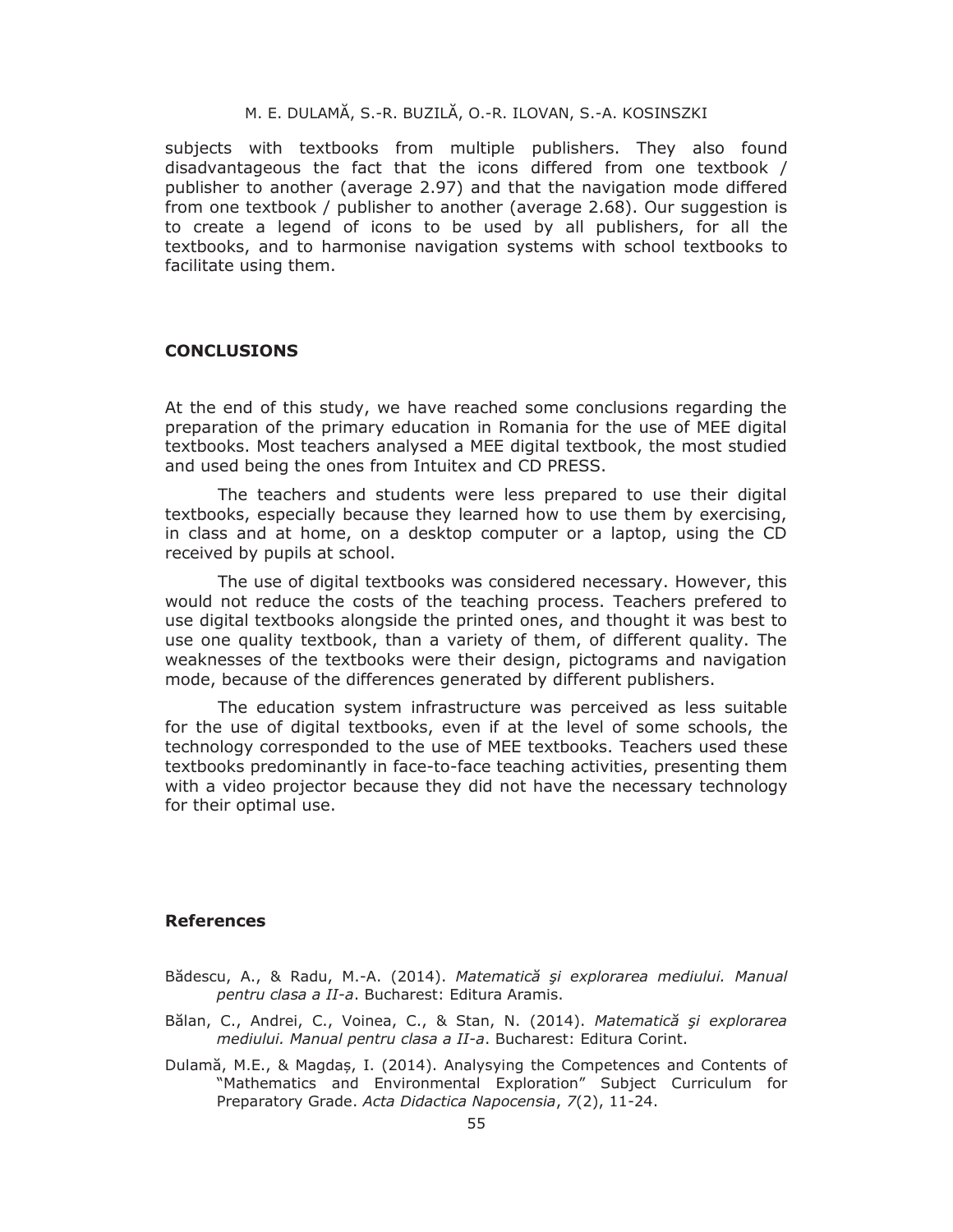- Dulamă, M.E. (2009). Evaluarea manualului de geografie. In Maria Eliza Dulamă, Florin Bucilă, & Oana-Ramona Ilovan (eds.), *Tendinţe actuale în predarea şi învăţarea geografiei. Contemporary Trends in Teaching and Learning Geography* (pp. 427-435). Cluj-Napoca: Presa Universitară Clujeană.
- Dulamă, M.E. (2012a). *Didactică axată pe competenţe* (ediţia a 2-a). Cluj-Napoca: Presa Universitară Clujeană.
- Dulamă, M.E. (2012b). *Ştiinţe şi didactica ştiinţelor pentru învăţământul primar şi preşcolar*. Cluj-Napoca: Presa Universitară Clujeană.
- Dulamă, M.E., Ilovan, O.-R., & Maroşi, Z. (2015). Assessing University Students' Competences for Didactic Planning in "Mathematics and Environmental Exploration". *Romanian Review of Geographical Education*, *4*(2), 77-87.
- Dumitrescu, I., Ciobanu, N., & Birta, A. (2014). *Matematică şi explorarea mediului. Manual pentru clasa a II-a*. Bucharest: Editura CD PRESS.
- Haq, H. (2011). In South Korea, All Textbooks Will Be E-books by 2015 (6 July 2011). *The Christian Science Monitor*. Retrieved August 2 2017, from https://www.csmonitor.com/Books/chapter-and-verse/2011/0706/In-South-Korea-all-textbooks-will-be-e-books-by-2015
- Magdaș, I., & Drângu, M.C. (2016). Primary School Teachers' Opinion on Digital Textbooks. *Acta Didactica Napocensia*, 9(3), 47-54.
- Manasia, L., Pârvan, A., & Paraschiveanu, V. (2013). The Romanian Educational System Facing the Digital School Books. A Case Study Approach. *International Conference of Education, Research and Innovation Proceedings*, Sevilla, Spain, 6381-6390. Retrieved August 2 2017, from https://www.academia.edu/ 5940710/THE\_ROMANIAN\_EDUCATIONAL\_SYSTEM\_FACING\_THE\_DIGITAL\_ SCHOOL BOOKS. A CASE STUDY APPROACH
- Mihăescu, M., Pacearcă, Șt., Dulman, A., Alexe, C., Brebenel, O., & Ionescu, C. (2014). *Matematică şi explorarea mediului. Manual pentru clasa a II-a*. Bucharest: Editura Intuitext.
- Ministerul Educaţiei al Republicii Moldova (2015). *Proiect. Concepţia manualului digital*. Kishinev.
- Ministerul Educaţiei Naţionale (MEN) (2013). *Programa şcolară pentru disciplina Matematica şi explorarea mediului, clasa a II-a*. Bucharest.
- Ministerul Educației Naționale. Centrul Naționale de Evaluare și Examinare. Retrieved August 2, 2017, from https://www.manuale.edu.ro/.
- Ministerul Educaţiei, Cercetării, Tineretului și Sportului (MECTS) (2012). *Planulcadru de învățământ pentru învățământul primar. Ciclul achizițiilor fundamentale - clasa pregătitoare, clasa I și clasa a II-a*. www.edums.ro/Legislatieinv%20primar%20pl%20cadru.pdf.
- Pacearcă, Șt., & Mogoș, M. (2014). *Matematică şi explorarea mediului. Manual pentru clasa a II-a*. Bucharest: Didactica Publishing House.
- Pitilă, T., & Mihăilescu, C. (2014). *Matematică şi explorarea mediului. Manual pentru clasa a II-a*. Bucharest: Editura ART.
- Vlada, M. (2014). Manuale digitale, o premieră în România despre confuzii și clarificări. In *Lucrările Conferinţei de Ȋnvăţământ Virtual (Proceedings of*